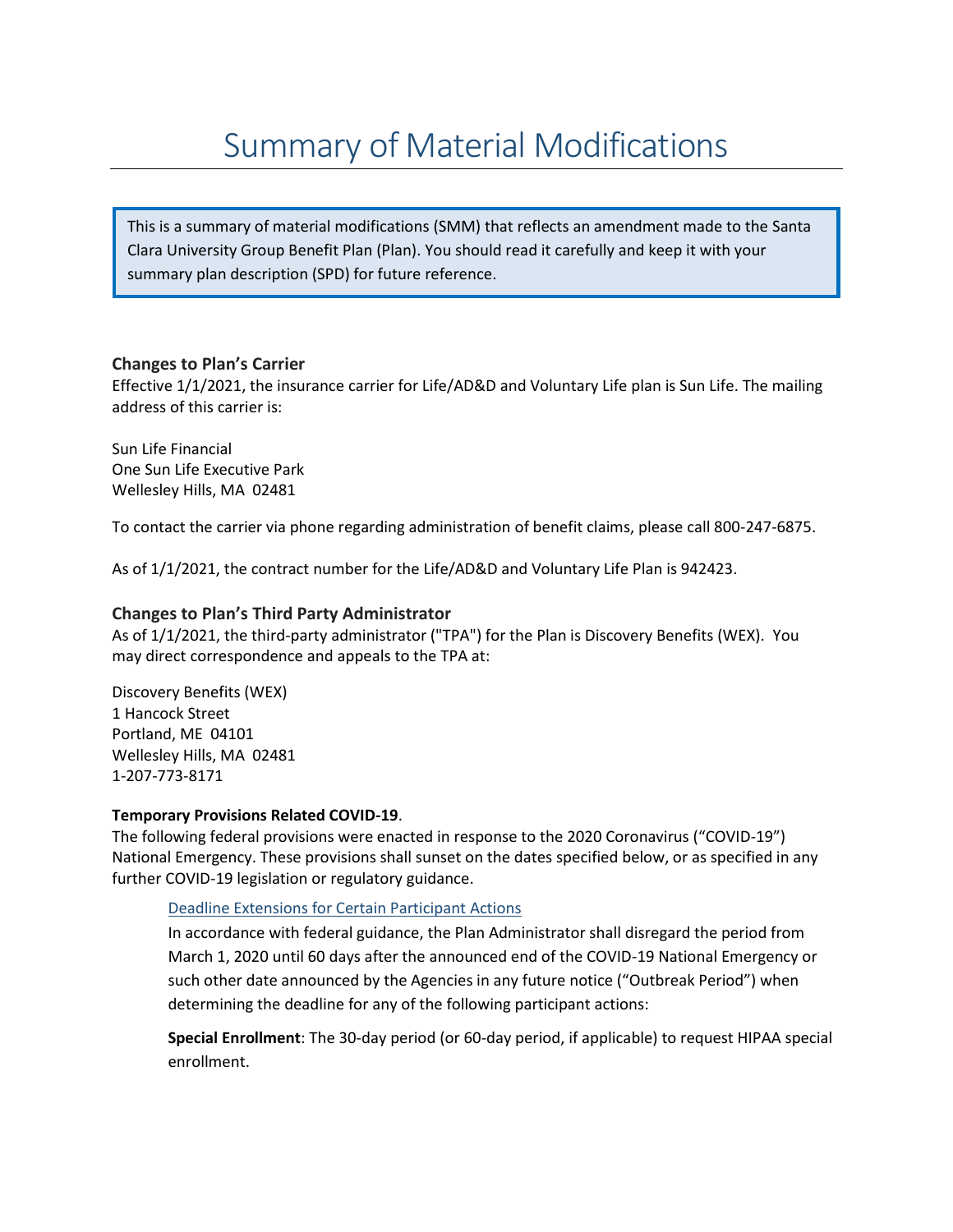### **COBRA Continuation Coverage:**

- The 60-day election period for COBRA continuation coverage after receipt of the COBRA Election Notice;
- The date for making COBRA premium payments (e.g. 45-day initial payment deadline and/or 30 day grace period for subsequent payments); and,
- The 60-day period for individuals to notify the plan of a COBRA qualifying event (e.g. divorce/legal separation, child attaining age 26, or SSA disability determination).

### **Claims/Appeals:**

- The deadline to file a claim under the Plan's claims procedures;
- If applicable, the deadline to file a claim for a Health FSA during a runout period if the runout period ends any time during the Outbreak Period;
- The deadline to file an appeal of an adverse benefit determination; and,
- The deadline to file, if applicable, a request for external review of a final adverse benefit determination or, if a request for external review was not complete, to file information to perfect the request for an external review.

The above provisions shall be administered in accordance with Families First Coronavirus Response Act ("FFCRA"), the Coronavirus Aid, Relief, and Economic Security Act ("CARES Act") and any applicable guidance related to the COVID-19 National Emergency.

**Medicare Coverage as an Alternative to COBRA Continuation Coverage.** The following new Subsection, "Enrolling in Medicare Instead of COBRA Coverage," is hereby added to your SPD's Continuation of Coverage Section:

**Enrolling in Medicare instead of COBRA Coverage.** In general, if you don't enroll in Medicare Part A or B when you are first eligible because you are still employed, after the Medicare initial enrollment period, you have an 8-month special enrollment period to sign up for Medicare Part A or B, beginning on the earlier of

- The month after your employment ends; or
- The month after group health plan coverage based on current employment ends.

If you don't enroll in Medicare and elect COBRA continuation coverage instead, you may have to pay a Part B late enrollment penalty and you may have a gap in coverage if you decide you want Part B later. If you elect COBRA continuation coverage and later enroll in Medicare Part A or B before the COBRA continuation coverage ends, the Plan may terminate your continuation coverage. However, if Medicare Part A or B is effective on or before the date of the COBRA election, COBRA coverage may not be discontinued on account of Medicare entitlement, even if you enroll in the other part of Medicare after the date of the election of COBRA coverage.

If you are enrolled in both COBRA continuation coverage and Medicare, Medicare will generally pay first (primary payer) and COBRA continuation coverage will pay second. Certain plans may pay as if secondary to Medicare, even if you are not enrolled in Medicare. For more information visit https://www.medicare.gov/medicare-and-you.